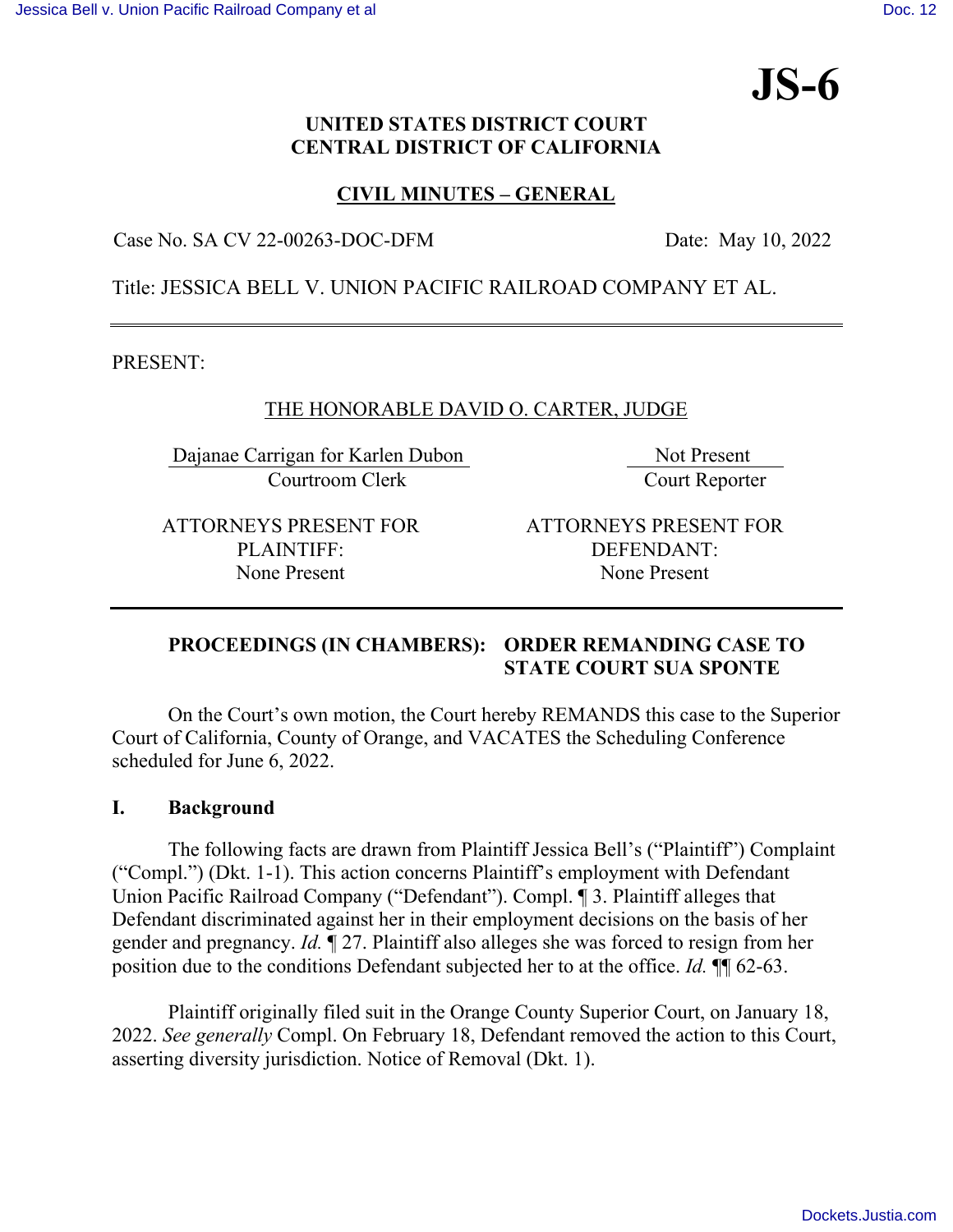#### **UNITED STATES DISTRICT COURT CENTRAL DISTRICT OF CALIFORNIA**

#### **CIVIL MINUTES – GENERAL**

Case No. SA CV 22-00263-DOC-DFM Date: May 10, 2022

Page 2

## **II. Legal Standard**

"If at any time before final judgment it appears that the district court lacks subject matter jurisdiction, the case shall be remanded." 28 U.S.C. § 1447(c). Removal of a case from state court to federal court is governed by 28 U.S.C. § 1441, which provides in relevant part that "any civil action brought in a State court of which the district courts of the United States have original jurisdiction, may be removed . . . to the district court of the United States for the district and division embracing the place where such action is pending." 28 U.S.C. § 1441. This statute "is strictly construed *against* removal jurisdiction," and the party seeking removal "bears the burden of establishing federal jurisdiction." *Ethridge v. Harbor House Rest.*, 861 F.2d 1389, 1393 (9th Cir. 1988) (emphasis added) (citations omitted).

Federal diversity jurisdiction requires that the parties be citizens of different states and that the amount in controversy exceed \$75,000. 28 U.S.C. § 1332(a). For diversity jurisdiction purposes, a corporation is "deemed to be a citizen of every State and foreign state by which it has been incorporated and of the State or foreign state where it has its principal place of business." 28 U.S.C.  $\S$  1332(c)(1). The presence of any single plaintiff from the same state as any single defendant destroys "complete diversity" and strips the federal courts of original jurisdiction over the matter. *Exxon Mobil Corp. v. Allapattah Servs., Inc.*, 545 U.S. 546, 553 (2005).

 Generally, a removing defendant must prove by a preponderance of the evidence that the amount in controversy satisfies the jurisdictional threshold. *Guglielmino v. McKee Foods Corp.*, 506 F.3d 696, 699 (9th Cir. 2008). If the complaint affirmatively alleges an amount in controversy greater than \$75,000, the jurisdictional requirement is "presumptively satisfied." *Id.* A plaintiff who then tries to defeat removal must prove to a "legal certainty" that a recovery of more than \$75,000 is impossible. *St. Paul Mercury Indem. Co. v. Red Cab Co.*, 303 U.S. 283, 288-89 (1938); *Crum v. Circus Enters.*, 231 F.3d 1129, 1131 (9th Cir. 2000). This framework applies equally to situations where the complaint leaves the amount in controversy unclear or ambiguous. *See Gaus v. Miles, Inc.*, 980 F.2d 564, 567 (9th Cir. 1992); *Sanchez v. Monumental Life Ins. Co.*, 102 F.3d 398, 403-04 (9th Cir. 1996).

A removing defendant "may not meet [its] burden by simply reciting some 'magical incantation' to the effect that 'the matter in controversy exceeds the sum of [\$75,000],' but instead, must set forth in the removal petition the underlying facts supporting its assertion that the amount in controversy exceeds [\$75,000]." *Richmond v.*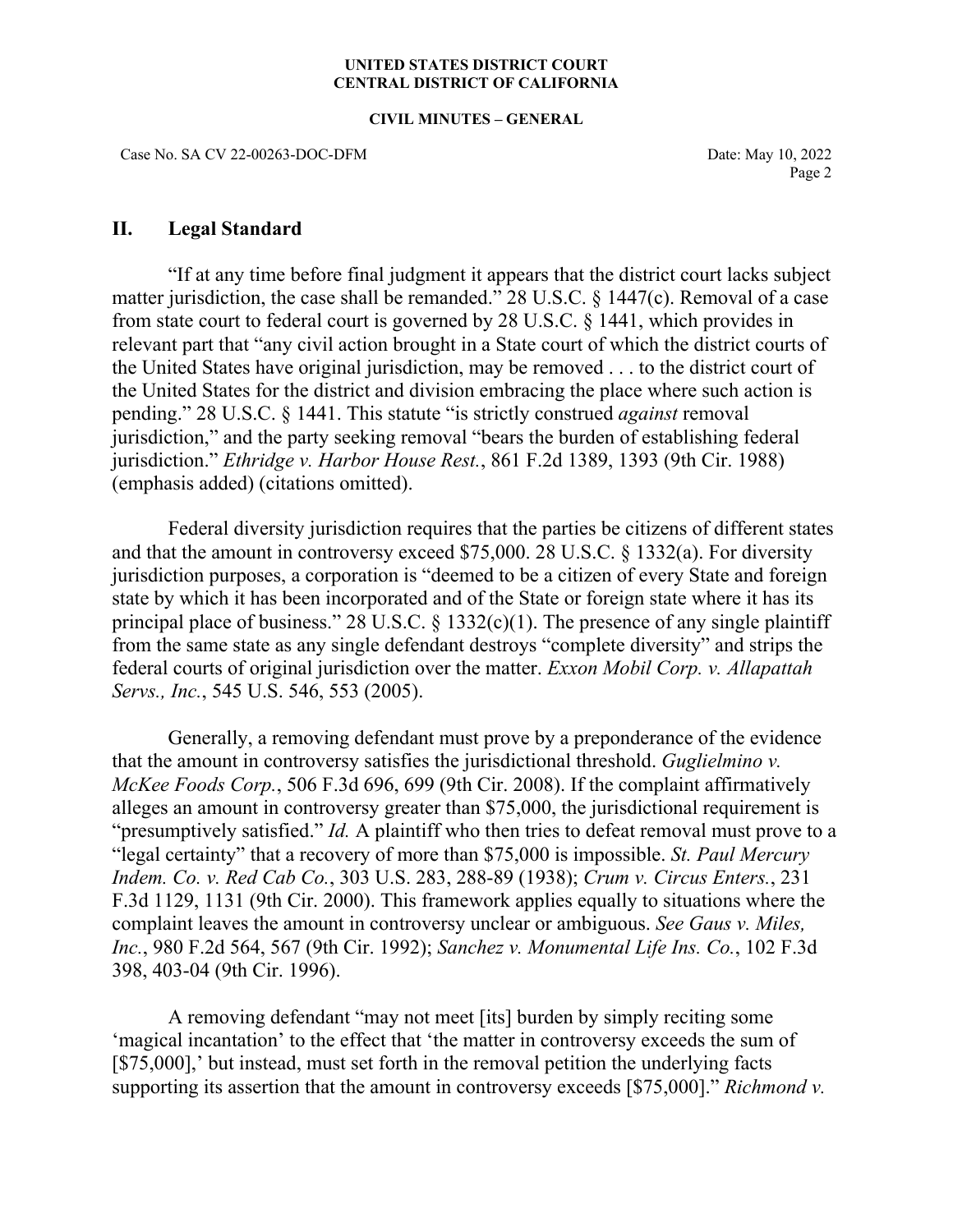#### **UNITED STATES DISTRICT COURT CENTRAL DISTRICT OF CALIFORNIA**

#### **CIVIL MINUTES – GENERAL**

Case No. SA CV 22-00263-DOC-DFM Date: May 10, 2022

Page 3

*Allstate Ins. Co.*, 897 F. Supp. 447, 450 (S.D. Cal. 1995) (quoting *Gaus*, 980 F.2d at 567). If the plaintiff has not clearly or unambiguously alleged \$75,000 in its complaint or has affirmatively alleged an amount *less* than \$75,000 in its complaint, the burden lies with the defendant to show by a preponderance of the evidence that the jurisdictional minimum is satisfied. *Geographic Expeditions, Inc. v. Estate of Lhotka ex rel. Lhotka*, 599 F.3d 1102, 1106-07 (9th Cir. 2010); *Guglielmino*, 506 F.3d at 699.

While the defendant must "set forth the *underlying facts* supporting its assertion that the amount in controversy exceeds the statutory minimum," the standard is not so taxing so as to require the defendant to "research, state, and *prove* the plaintiff's claims for damages." *Coleman v. Estes Express Lines, Inc.*, 730 F. Supp. 2d 1141, 1148 (C.D. Cal. 2010) (emphases added). In short, the defendant must show that it is "more likely than not" that the amount in controversy exceeds the statutory minimum. *Id*. Summary judgment-type evidence may be used to substantiate this showing. *Matheson v. Progressive Specialty Ins. Co.*, 319 F.3d 1089, 1090–91 (9th Cir. 2003); *Singer v. State Farm Mut. Auto. Ins. Co.*, 116 F.3d 373, 377 (9th Cir. 1997). For example, defendants may make mathematical calculations using reasonable averages of hourly, monthly, and annual incomes of comparable employees when assessing the amount in controversy in a wrongful termination suit. *Coleman*, 730 F. Supp. 2d. at 1148–49.

If the court lacks subject matter jurisdiction, any action it takes is ultra vires and void. *See Gonzalez v. Crosby*, 545 U.S. 524, 534 (2005); *Steel Co. v. Citizens for a Better Env't*, 523 U.S. 83, 94, 101–02 (1998). The lack of subject matter jurisdiction may be raised at any time by either the parties or the court. Fed. R. Civ. P. 12(h)(3). If subject matter jurisdiction is found to be lacking, the court must dismiss the action, *id.*, or remand pursuant to 28 U.S.C. § 1447(c). A Court may raise the question of subject matter jurisdiction *sua sponte*. *See Snell v. Cleveland, Inc.*, 316 F.3d 822, 826 (9th Cir. 2002).

## **III. Discussion**

Defendant argues that this Court has diversity jurisdiction in this action. Notice of Removal ¶ 5. The Court disagrees.

Defendant argues that Plaintiff's actual damages—coupled with emotional distress damages and attorneys' fees—Plaintiffs seek, is greater than \$75,000. *See id.* ¶¶ 10-12. Defendant asserts that Plaintiff's lost wage damages are at minimum five and one-half months of her monthly salary of \$8,612, totaling \$47,366 calculated from resignation. *Id.* Defendant further alleges that the awarded damages exceed \$75,000 based on emotional distress damages and reasonable attorneys' fees. *Id.*